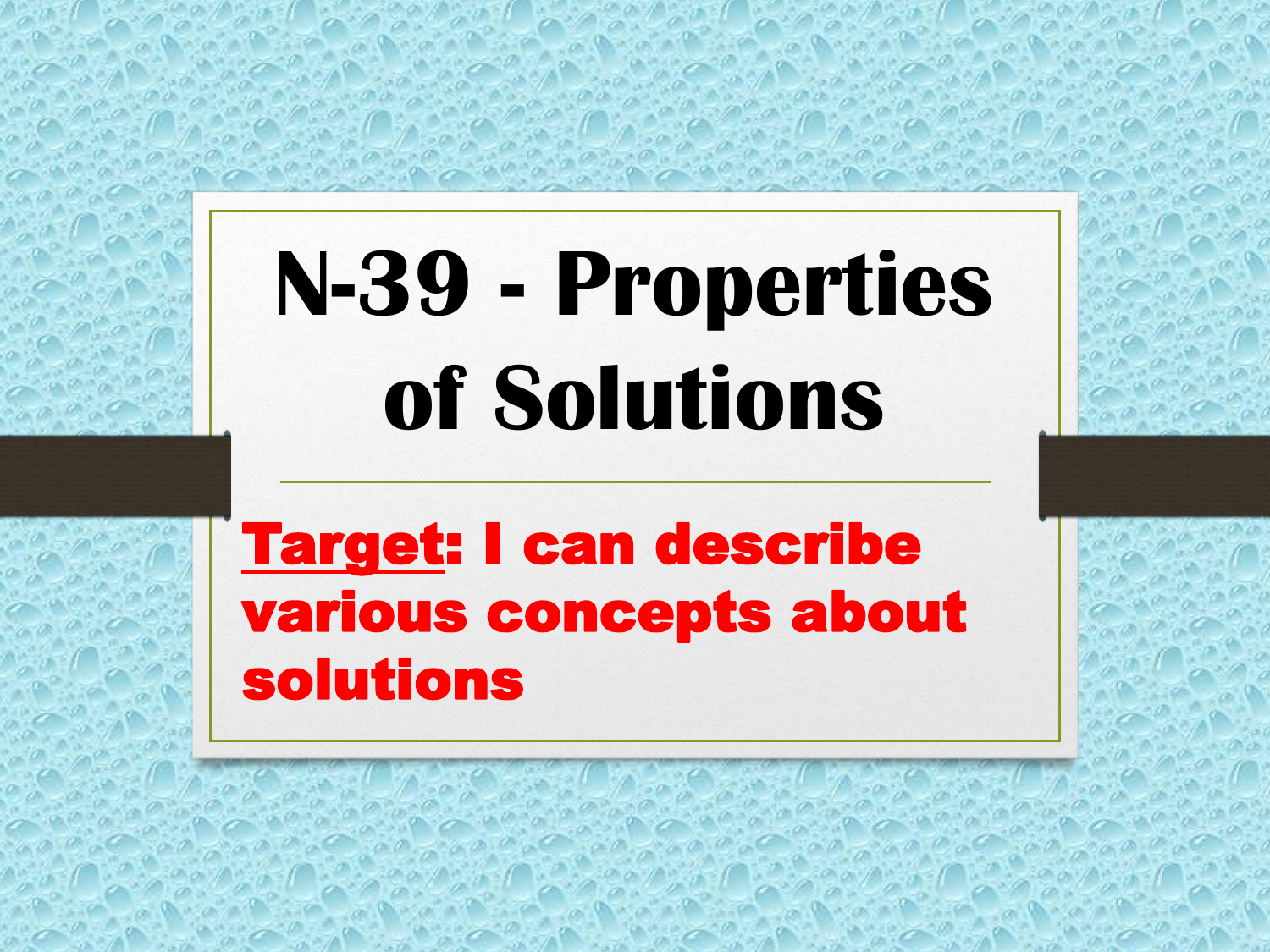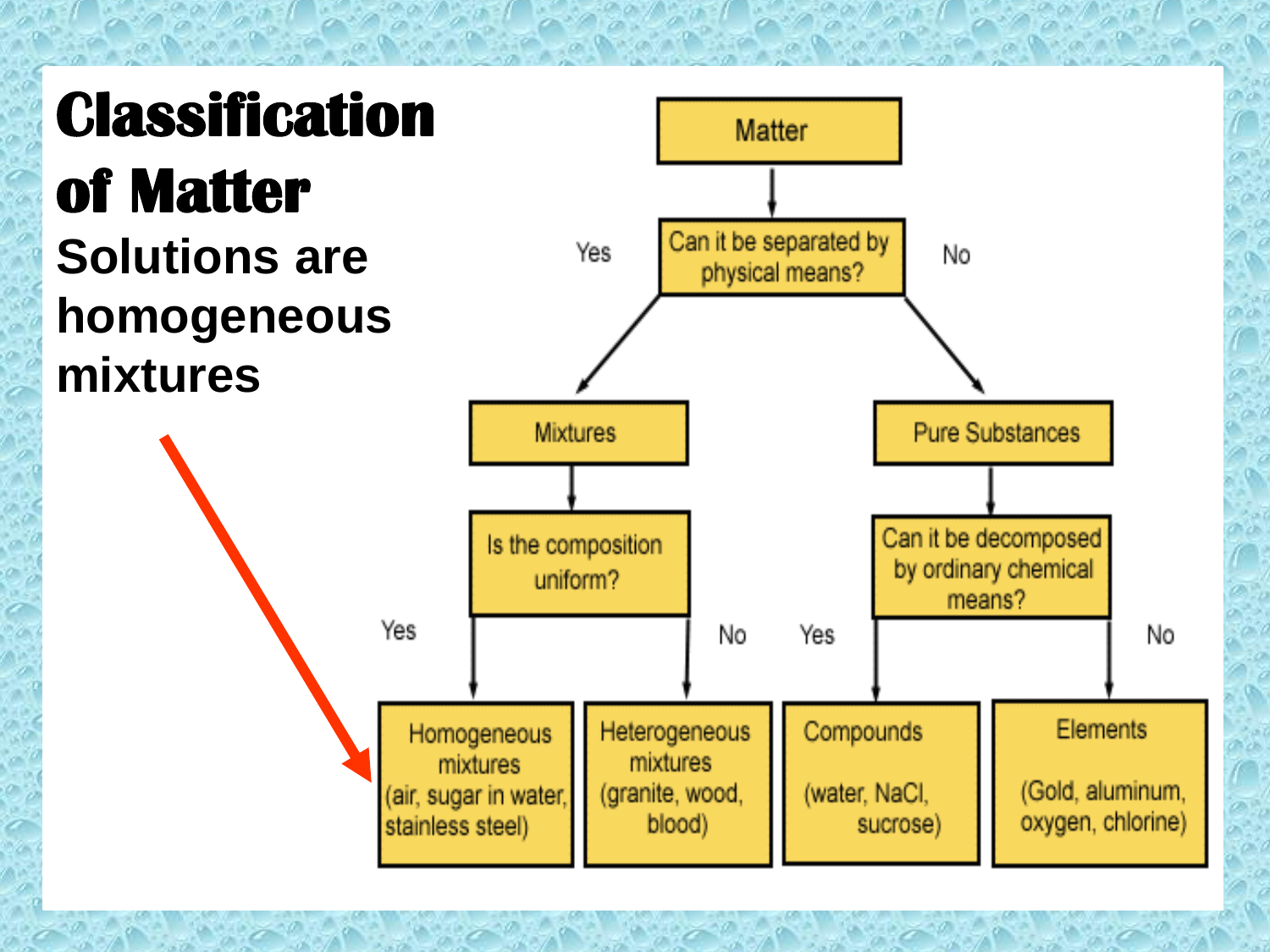## **Solute**

#### **A solute is the substance that is being dissolved in a solution.**

*Salt in salt water Sugar in soda drinks*

*Carbon dioxide in soda drinks*

## **Solvent**

**A solvent is the thing that something is being dissolved into.**

*Water in salt water Water in soda*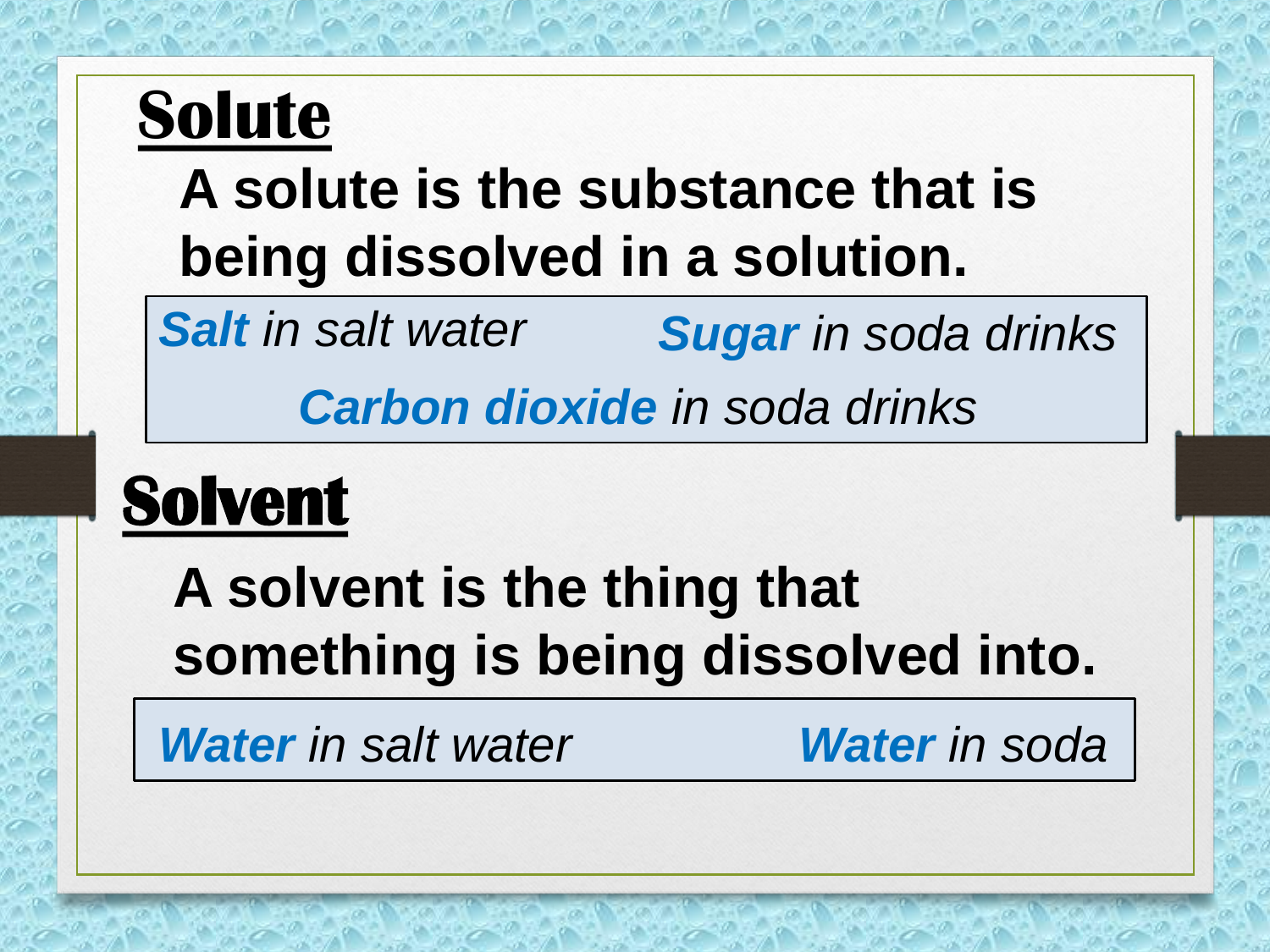#### **Solution The solute + solvent combined is then called the "solution"**

*Salt water Soda*

## **Solubility**

**The amount of solute that can be dissolved at a given temperature.**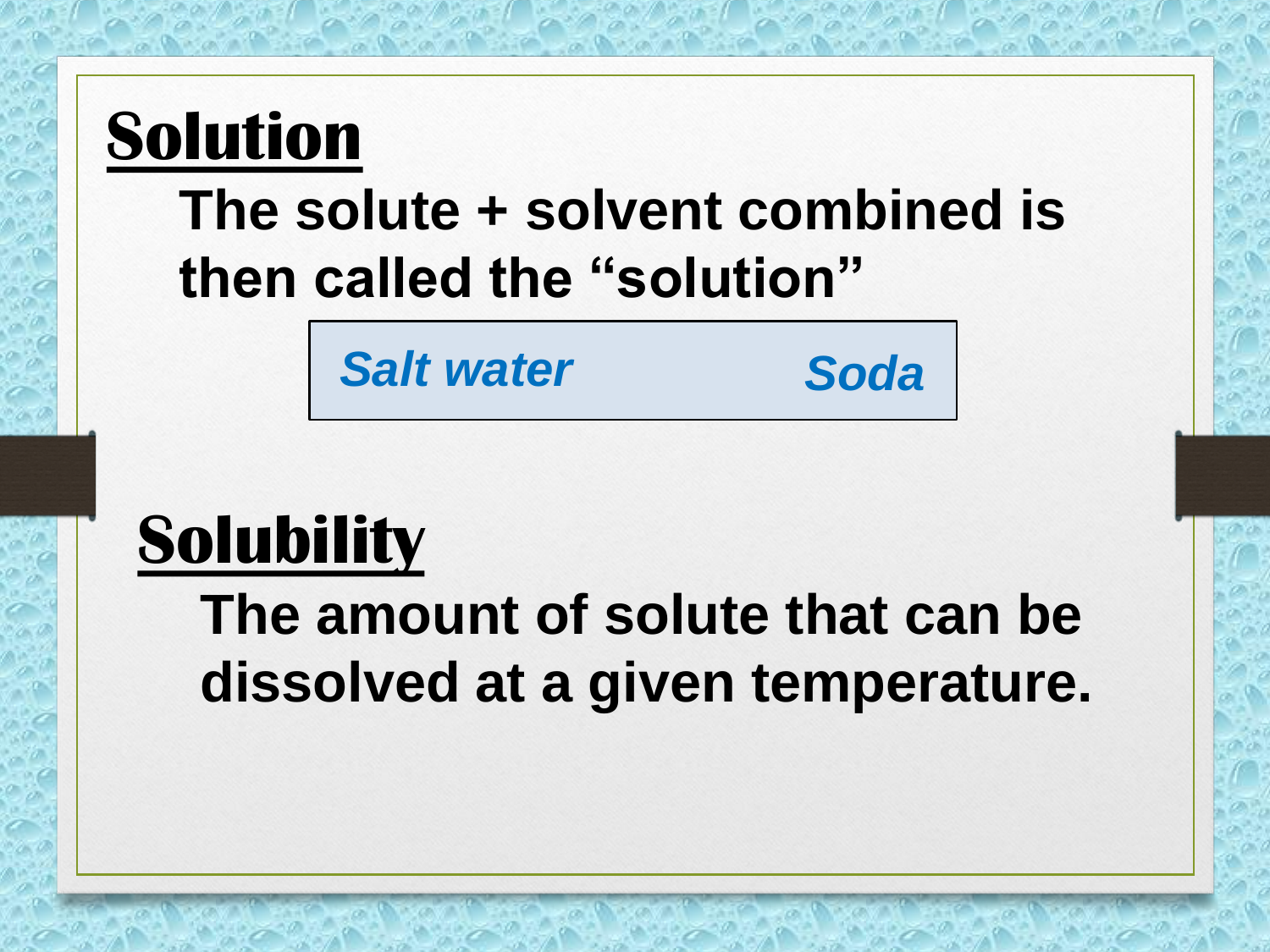## **Types of Solutions**

| <b>Solution</b><br><b>Phase</b>    | <b>Solute</b><br><b>Phase</b>    | <b>Solvent</b><br><b>Phase</b>  | <b>Example</b>                                                                                        |
|------------------------------------|----------------------------------|---------------------------------|-------------------------------------------------------------------------------------------------------|
| <b>Gaseous</b><br><b>Solutions</b> | Gas<br>Liquid<br>Solid*          | Gas<br>Gas<br>$Gas*$            | Air (mostly $N_2$ and $O_2$ )<br>Humid air $(H2O$ droplets in air)<br>Moth balls*                     |
| Liquid<br>solutions                | Gas<br>Liquid<br><b>Solid</b>    | Liquid<br>Liquid<br>Liquid      | Soda $(CO2$ in $H2O$ )<br>Rubbing Alcohol (alcohol in $H_2O$ )<br>Seawater (NaCl in H <sub>2</sub> O) |
| <b>Solid</b><br>solutions          | $Gas*$<br>Liquid<br><b>Solid</b> | Solid*<br><b>Solid</b><br>Solid | Gas Stove Lighter $(H_2$ and Pd)*<br>Dental fillings and other Amalgams<br>Brass Alloy (Zn in Cu)     |

*Combinations in italics and with a \* are rare, very few "normal" examples. Most charts leave them off because there are so few examples – they are still possible, just rare*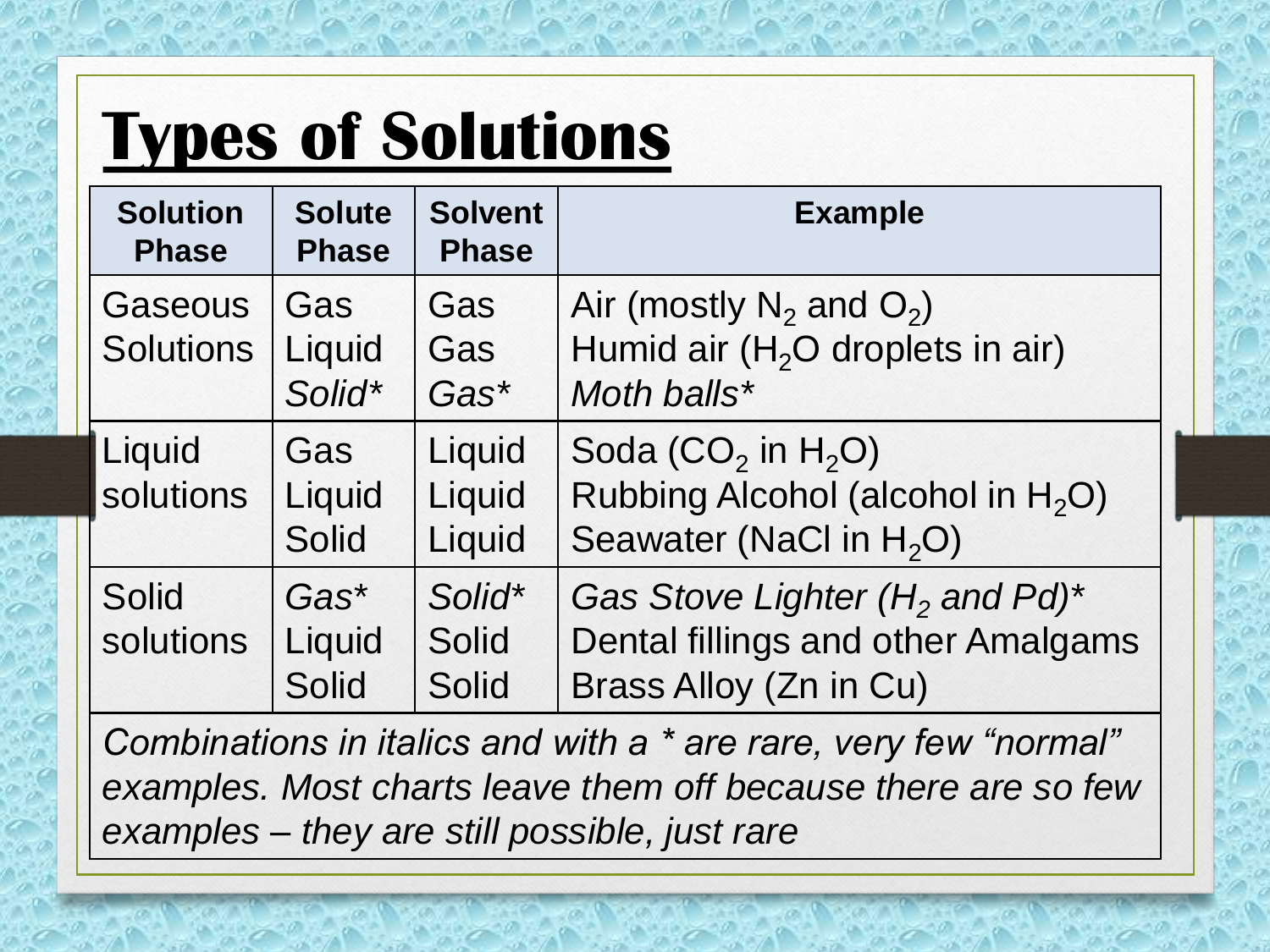# **Saturation…**

- **Saturated solution:** The maximum amount of solute dissolved
- **Unsaturated solution:** Less than the maximum amount of solute dissolved
- **Supersaturated solution:** More than the maximum amount of solute dissolved

*<http://www.youtube.com/watch?v=0wifFbGDv4I>*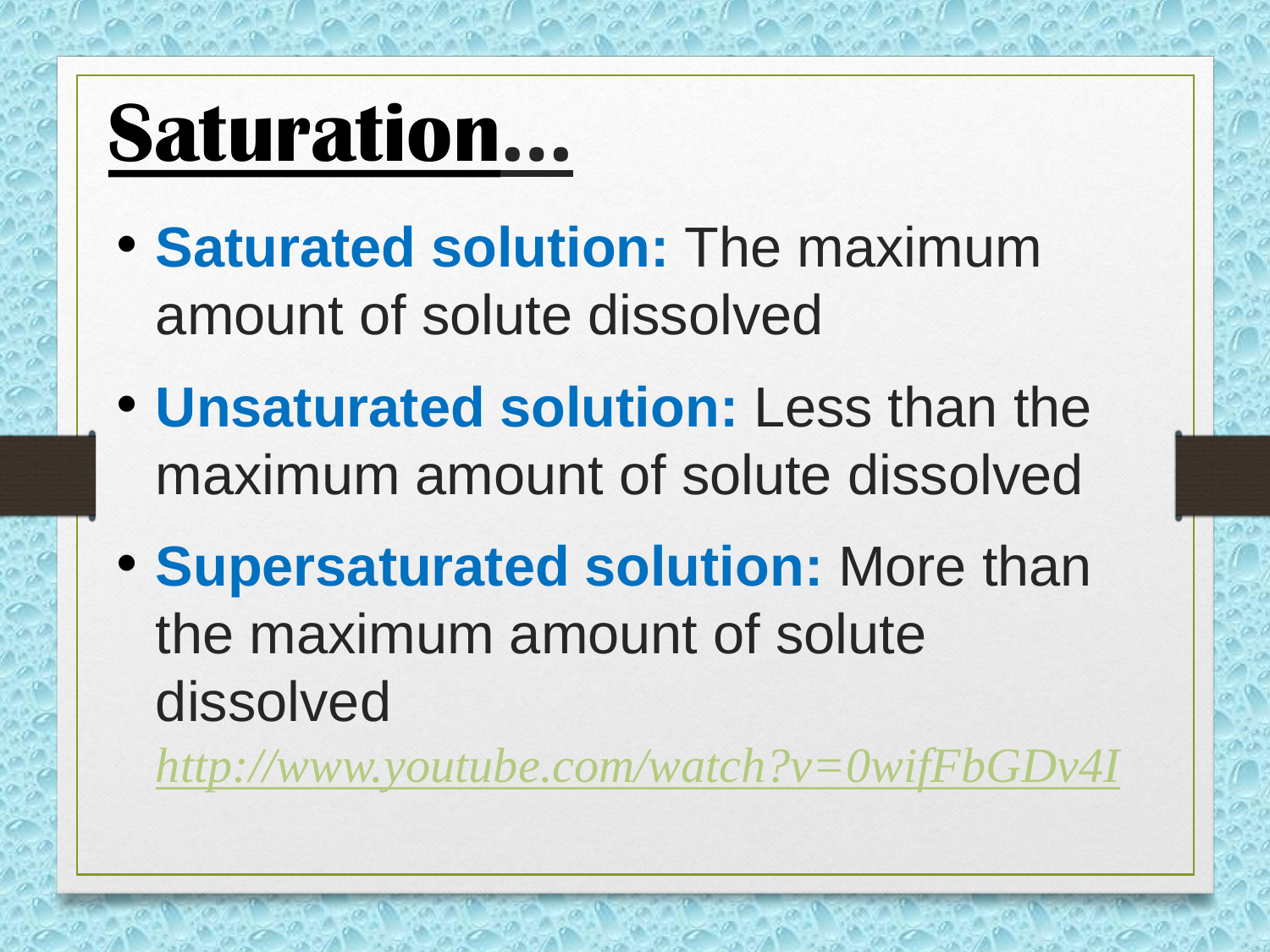# **Colloids…not really solutions…tricky…**

- When "large" particles are suspended in a substance (*5 – 200 nm is considered "big")*
- Fat molecules suspended in milk, whipped cream, butter, mayo
- Air bubbles suspended in foam rubbers
- Color particles suspended in glass, paint, cosmetics,
- Fog, smoke, clouds, aerosols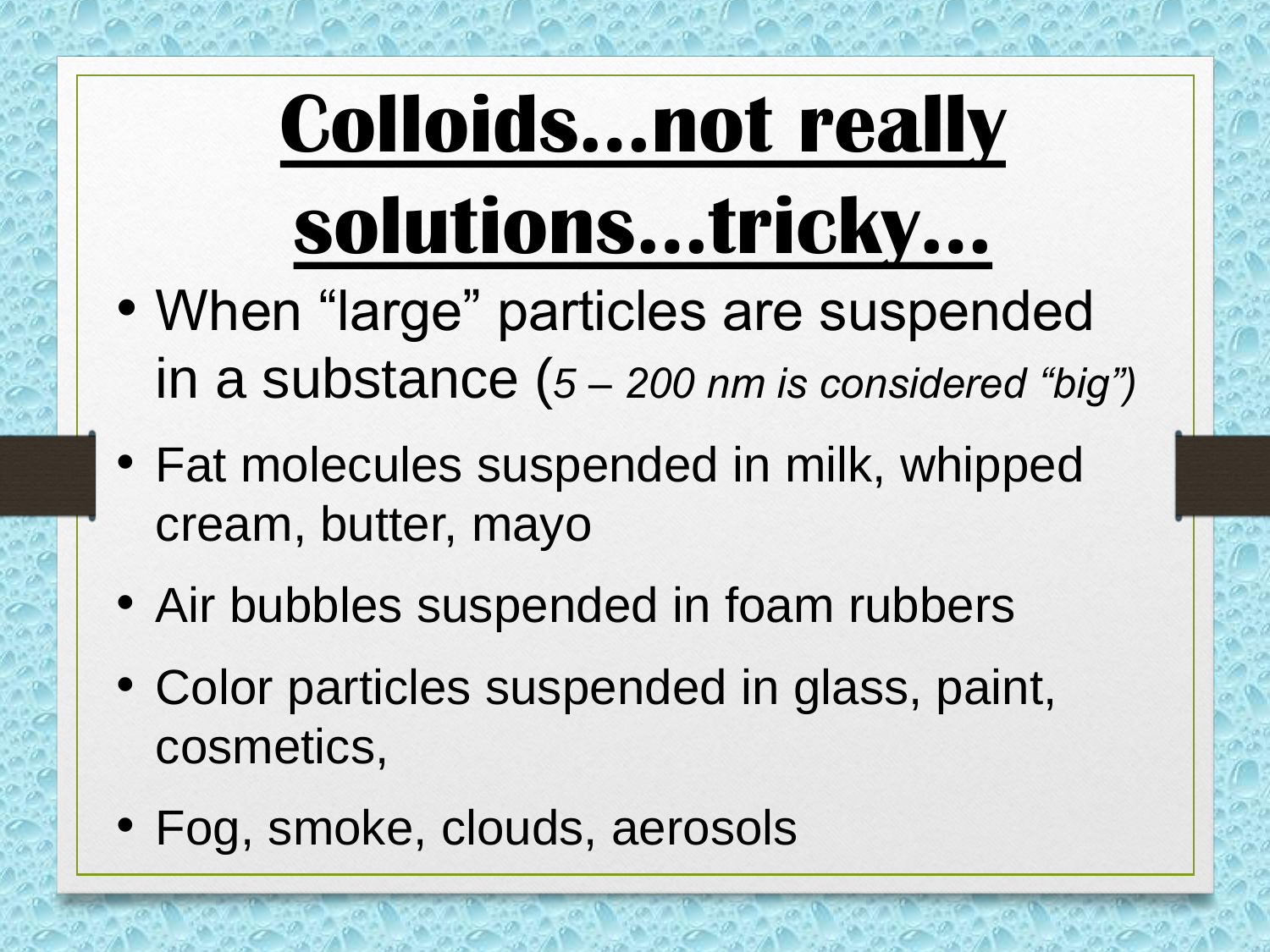#### **Solubility**

**Temperature and Pressure can affect solubility. Gases and solids are affected differently sometimes.** 

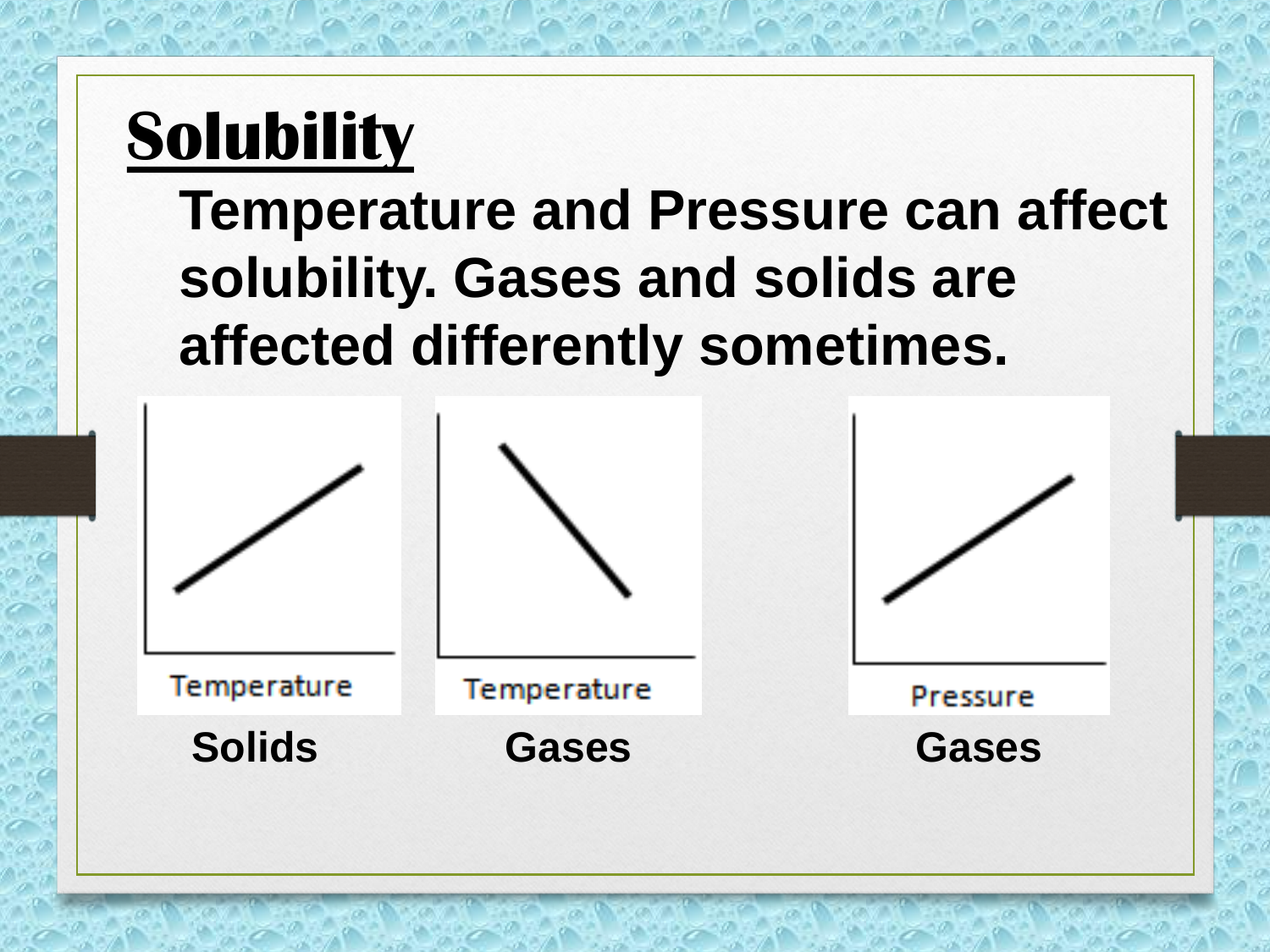#### **Solubility**

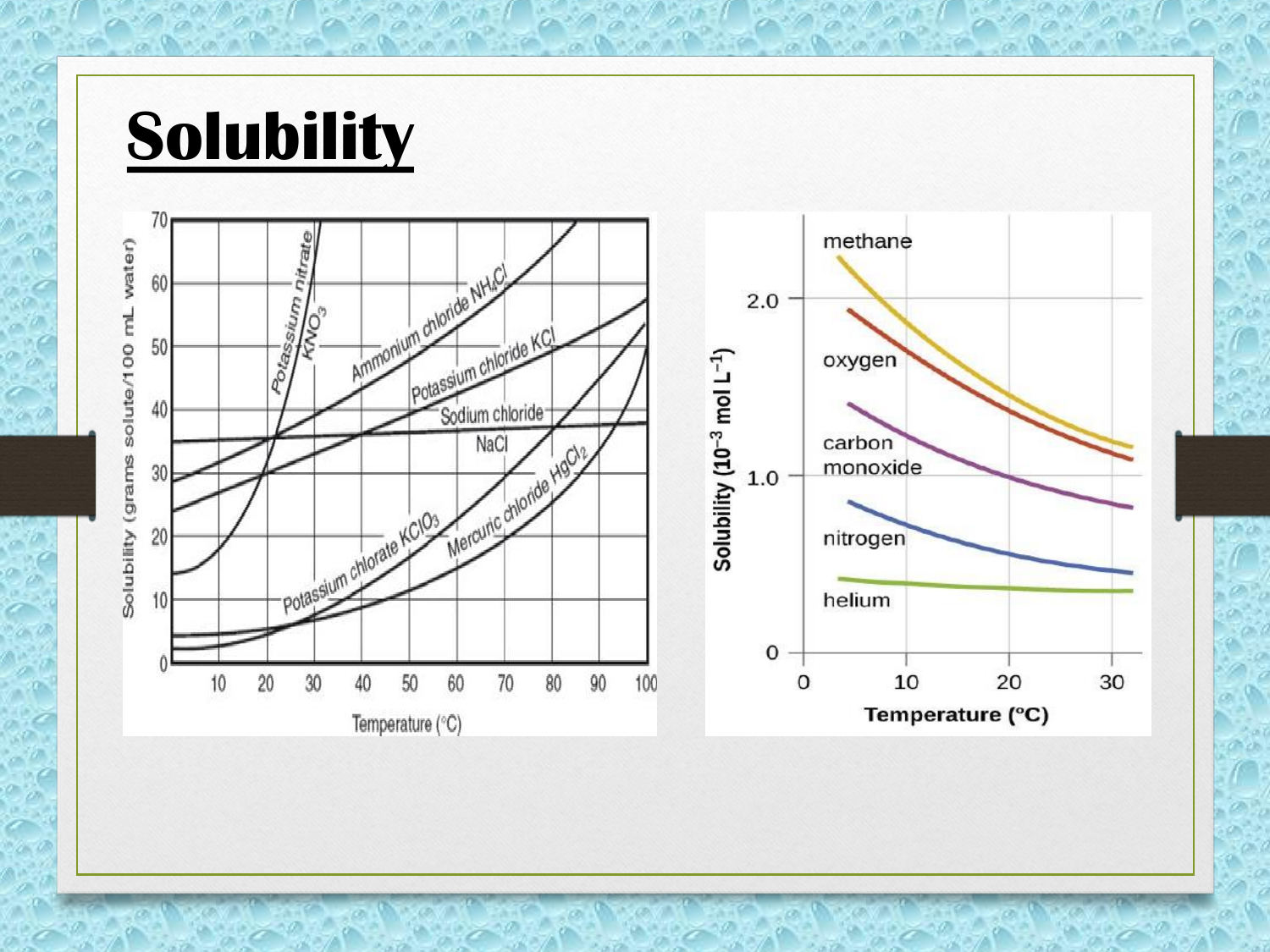#### **Solubility Can identify saturation points using a solubility curve.**

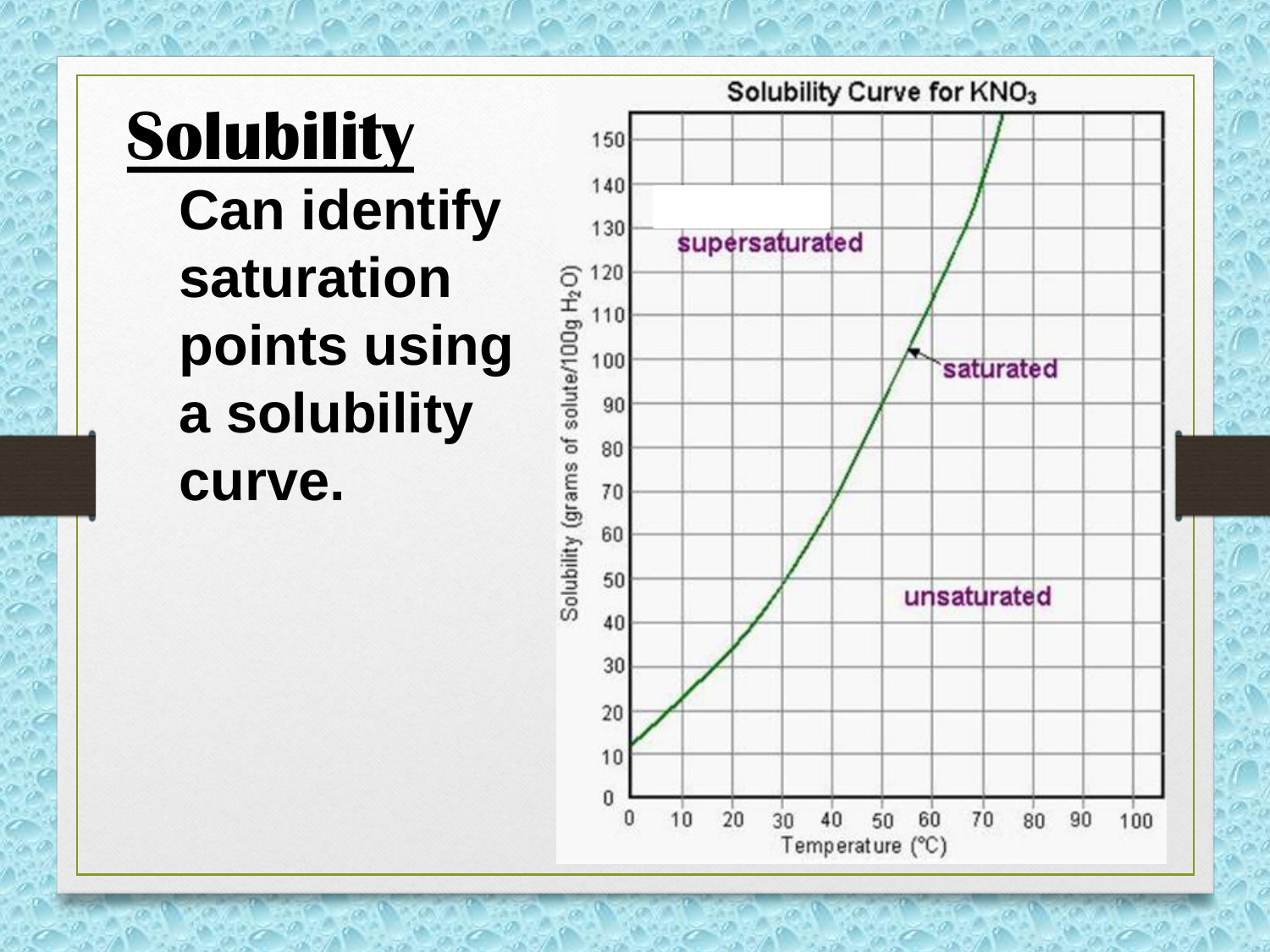**Solubility Solubility curve is going to be more accurate than our general chart**

|                                                                                                                           | <b>Solubility of Some lonic Compounds in Water</b>                                                                                             |               |  |  |  |  |
|---------------------------------------------------------------------------------------------------------------------------|------------------------------------------------------------------------------------------------------------------------------------------------|---------------|--|--|--|--|
| <b>Always Soluble</b>                                                                                                     |                                                                                                                                                |               |  |  |  |  |
| Alkali metals =                                                                                                           | Li <sup>+</sup> , Na <sup>+</sup> , K <sup>+</sup> , Rb <sup>+</sup> , Cs <sup>+</sup>                                                         |               |  |  |  |  |
| Ammonium =                                                                                                                | $NH_4$ <sup>+</sup>                                                                                                                            | AAA           |  |  |  |  |
| $Accetate =$                                                                                                              | $C_2H_3O_2$                                                                                                                                    | <b>CNP</b>    |  |  |  |  |
| $Chlorate =$                                                                                                              | ClO <sub>3</sub>                                                                                                                               |               |  |  |  |  |
| Nitrate $=$                                                                                                               | NO <sub>3</sub>                                                                                                                                |               |  |  |  |  |
| Perchlorate = $CIO4$ =                                                                                                    |                                                                                                                                                |               |  |  |  |  |
| <b>Generally Soluble</b>                                                                                                  |                                                                                                                                                |               |  |  |  |  |
|                                                                                                                           | Cl <sup>-</sup> , Br <sup>--</sup> , I <sup>-</sup> Soluble <u>except</u> : Ag <sup>+</sup> , Pb <sup>2+</sup> , Hg <sub>2</sub> <sup>2+</sup> | AP-H          |  |  |  |  |
| F-                                                                                                                        | Soluble except: Ca <sup>2+</sup> , Ba <sup>2+</sup> , Sr <sup>2+</sup> , Pb <sup>2+</sup> , Mg <sup>2+</sup>                                   | <b>CBS-PM</b> |  |  |  |  |
|                                                                                                                           | Sulfate = $SO_4^2$ Soluble except: $Ca^{2+}$ , Ba <sup>2+</sup> , Sr <sup>2+</sup> , Pb <sup>2+</sup>                                          | CBS-P         |  |  |  |  |
| <b>Generally Insoluble</b>                                                                                                |                                                                                                                                                |               |  |  |  |  |
|                                                                                                                           | $O^{2-}$ , OH <sup>-</sup> Insoluble <i>except</i> : Alkali metals and NH <sub>4</sub> <sup>+</sup>                                            | AA            |  |  |  |  |
|                                                                                                                           | Somewhat soluble: Ca <sup>2+</sup> , Ba <sup>2+</sup> , Sr <sup>2+</sup>                                                                       | <b>CBS</b>    |  |  |  |  |
| $CO2$ <sup>2-</sup> , $CO3$ <sup>2-</sup><br>$S^{2-}$ , $SO_3^{2-}$<br>PO <sub>4</sub> <sup>3–</sup><br>$CrO42-, Cr2O42-$ | Insoluble <i>except</i> : Alkali metals and NH <sub>4</sub> <sup>+</sup>                                                                       | AA            |  |  |  |  |
| Not Soluble = forms precipitate<br><b>Soluble</b> = dissolves in water (aqueous)                                          |                                                                                                                                                |               |  |  |  |  |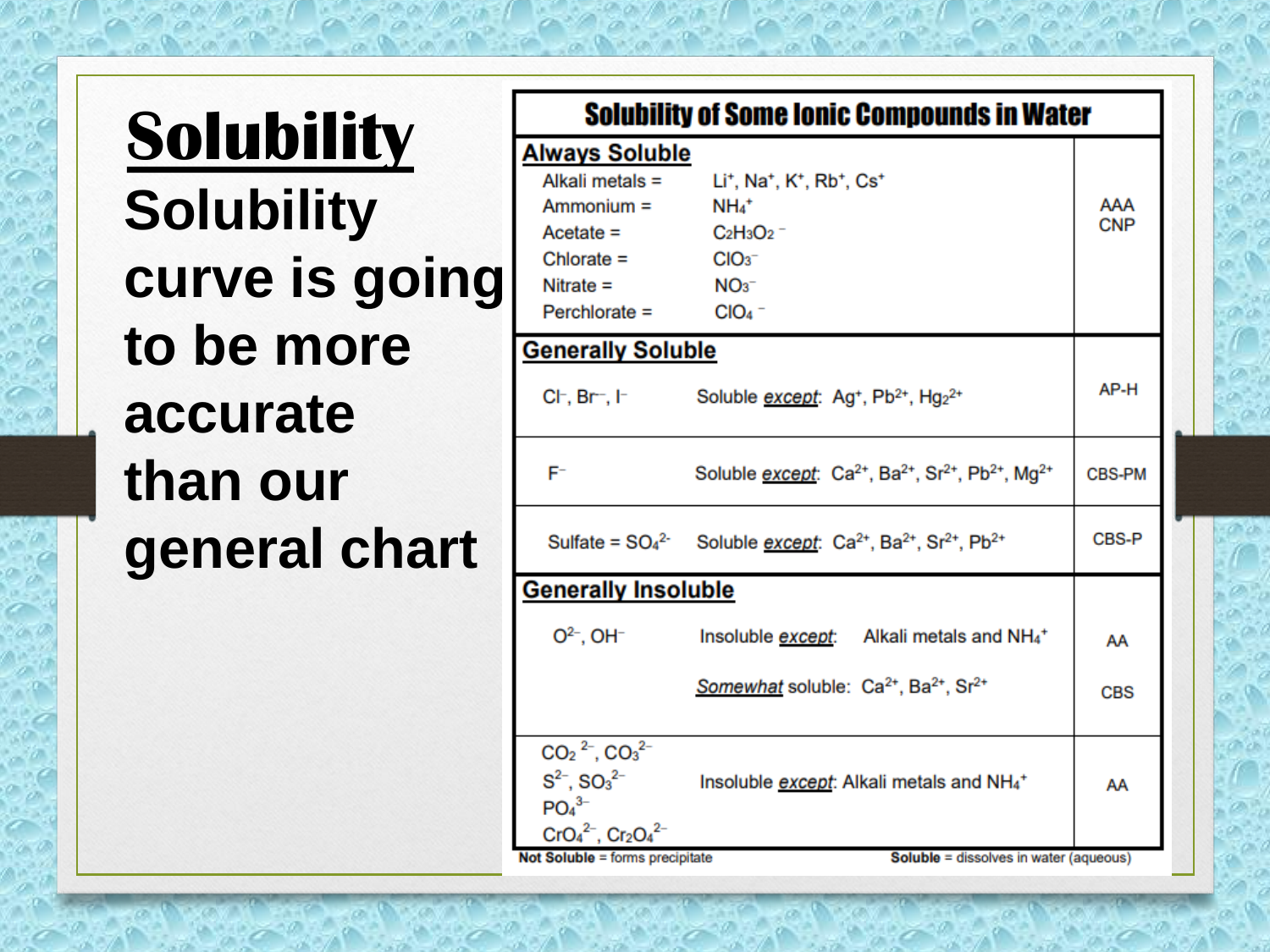#### **Dissolve**

**When molecules of solute are surrounded by molecules of solvent and are pulled apart from other solute molecules**

#### **Dissociate**

**When an ionic compound has it's ionic bond disrupted by solvent molecules and breaks into its individual ions**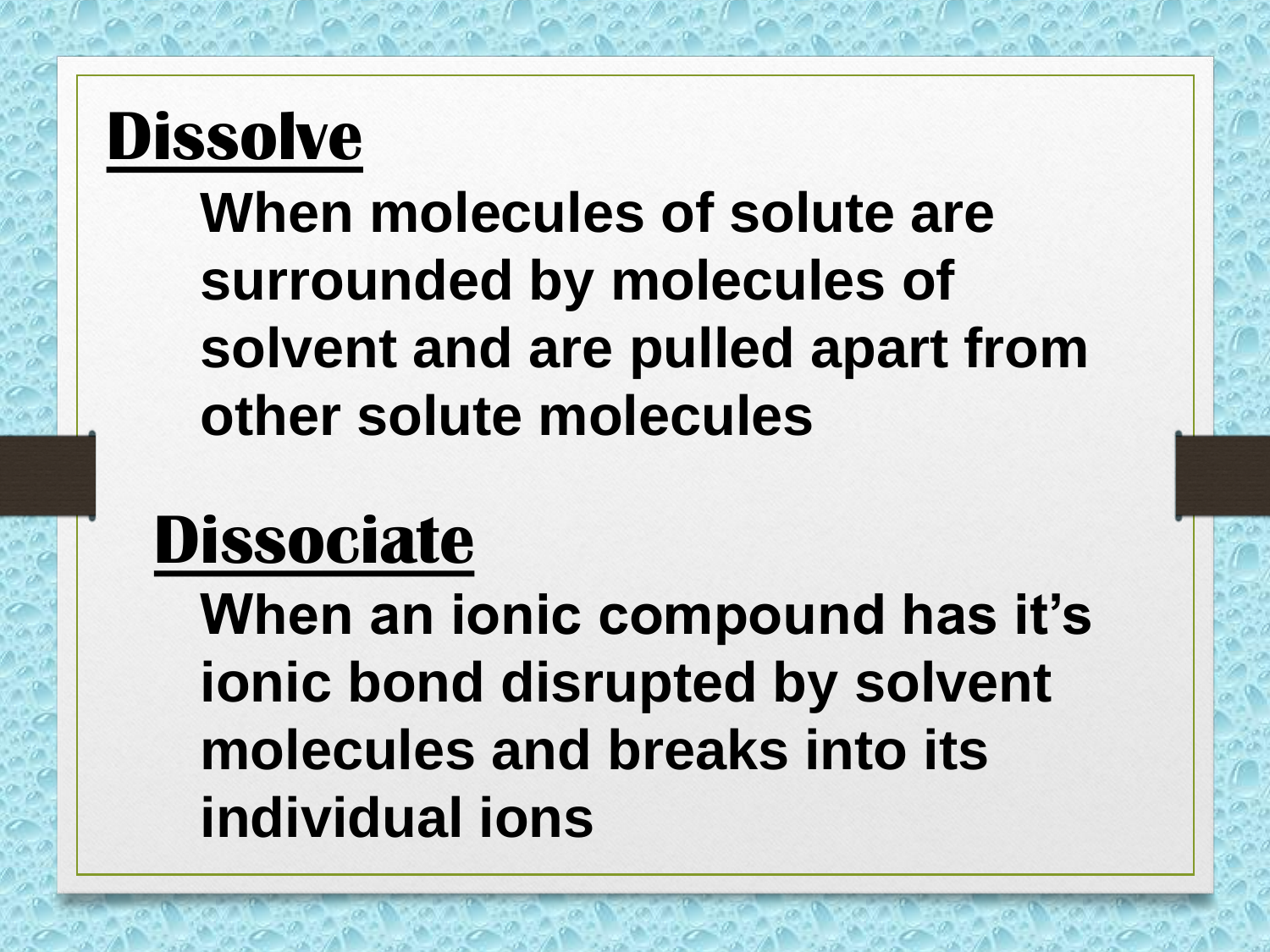## **Electrolytes:**

• Ionic solutes that dissociate (come apart) into ions in a solution

$$
NaCl_{(s)} \rightarrow Na^{+}_{(aq)} + Cl^{-}_{(aq)}
$$

*They can conduct electricity because there are charged particles for the electrons to move between!*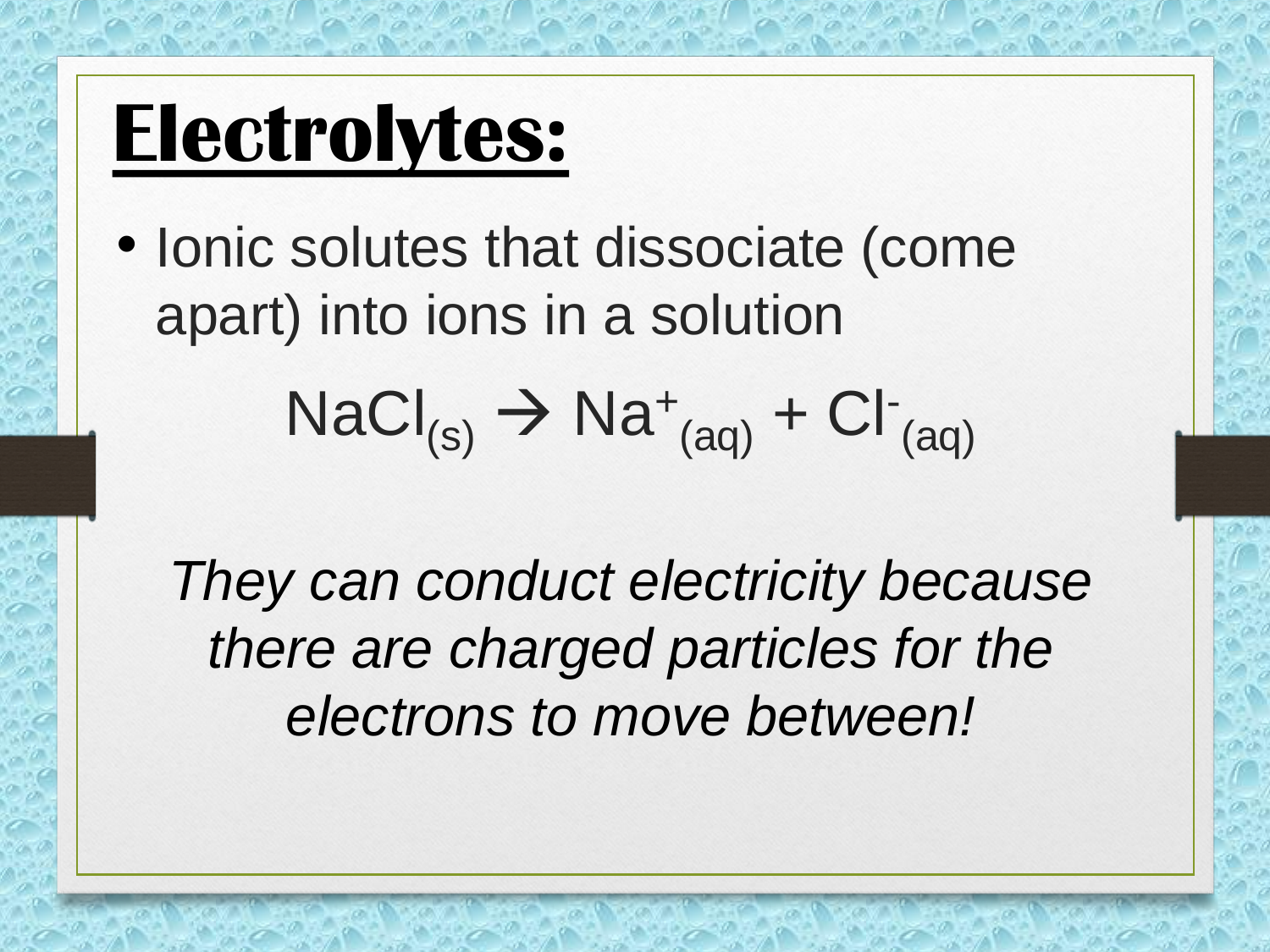# **Non-Electrolytes:**

• Covalent solutes that do not dissociate, but that can still potentially dissolve in a solvent

# $C_6H_{12}O_6(s) \rightarrow C_6H_{12}O_6(aq)$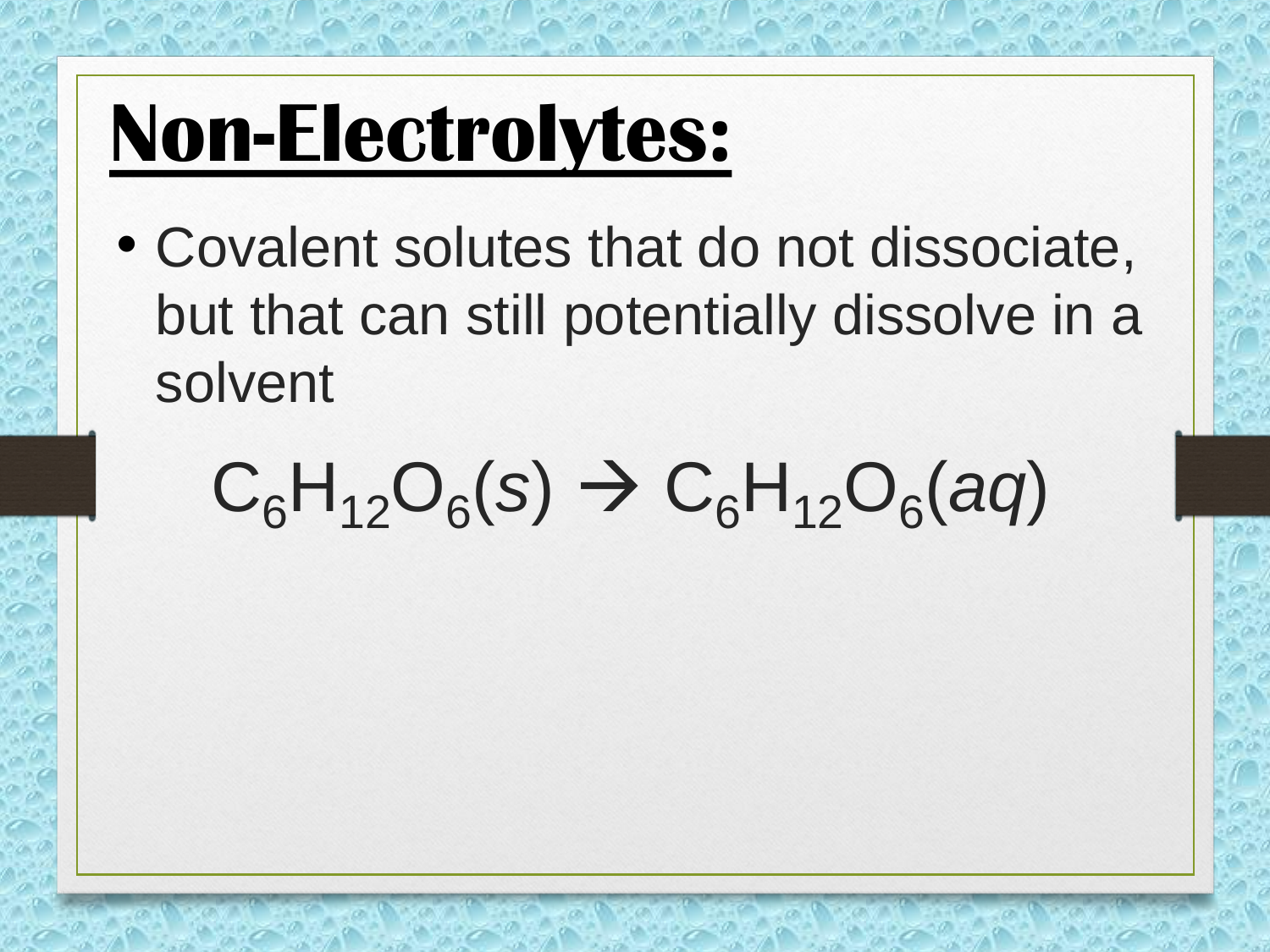# **Which is dissolving and which is dissociating?** *Dissociating Dissolving*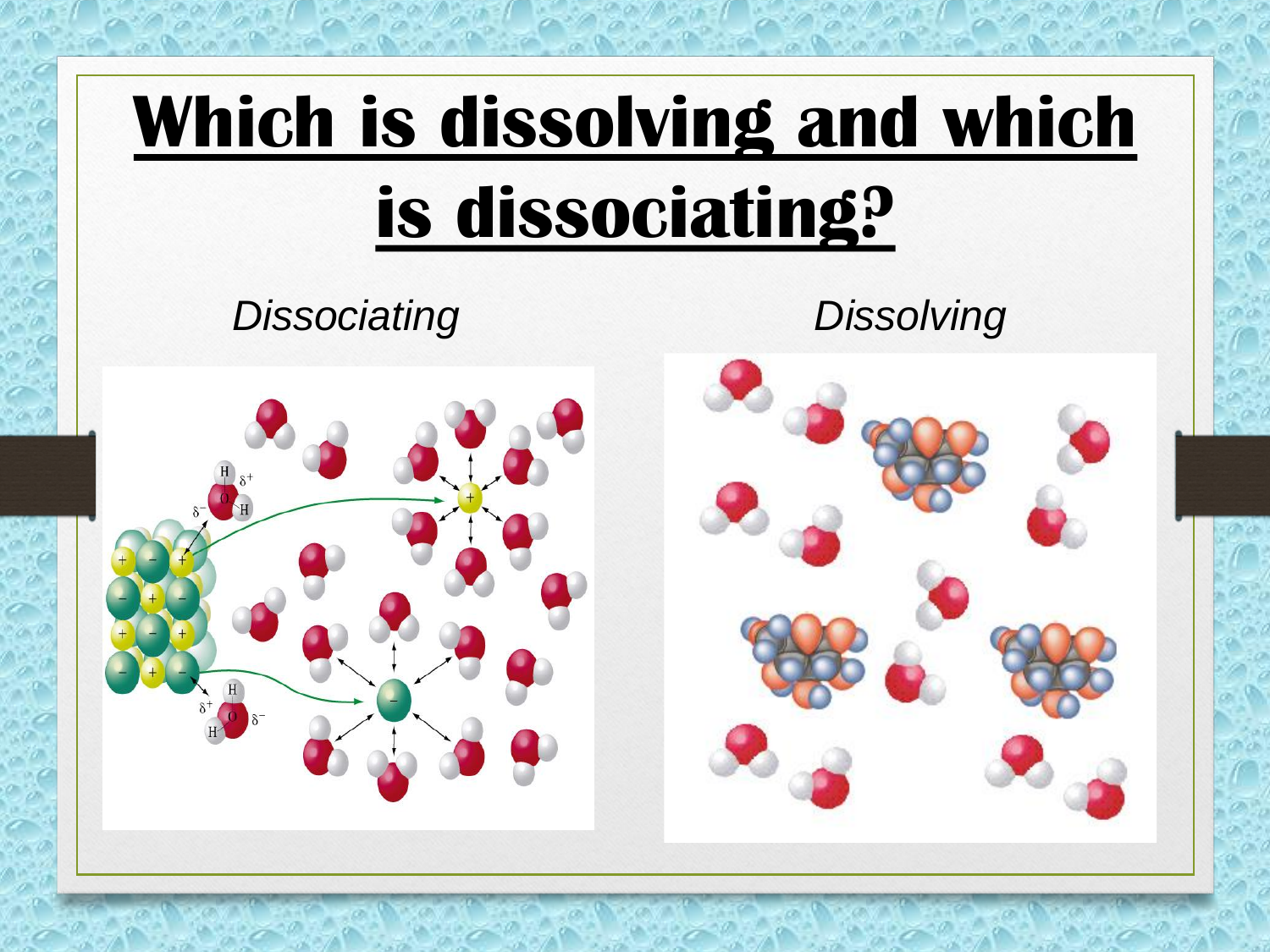## **Dissolving Process**

#### **Heat of Solution**

Can either be exothermic or endothermic

#### **"Like Dissolves Like"**

- Polar things dissolve in polar things,
- Non-polar things dissolve in non-polar things